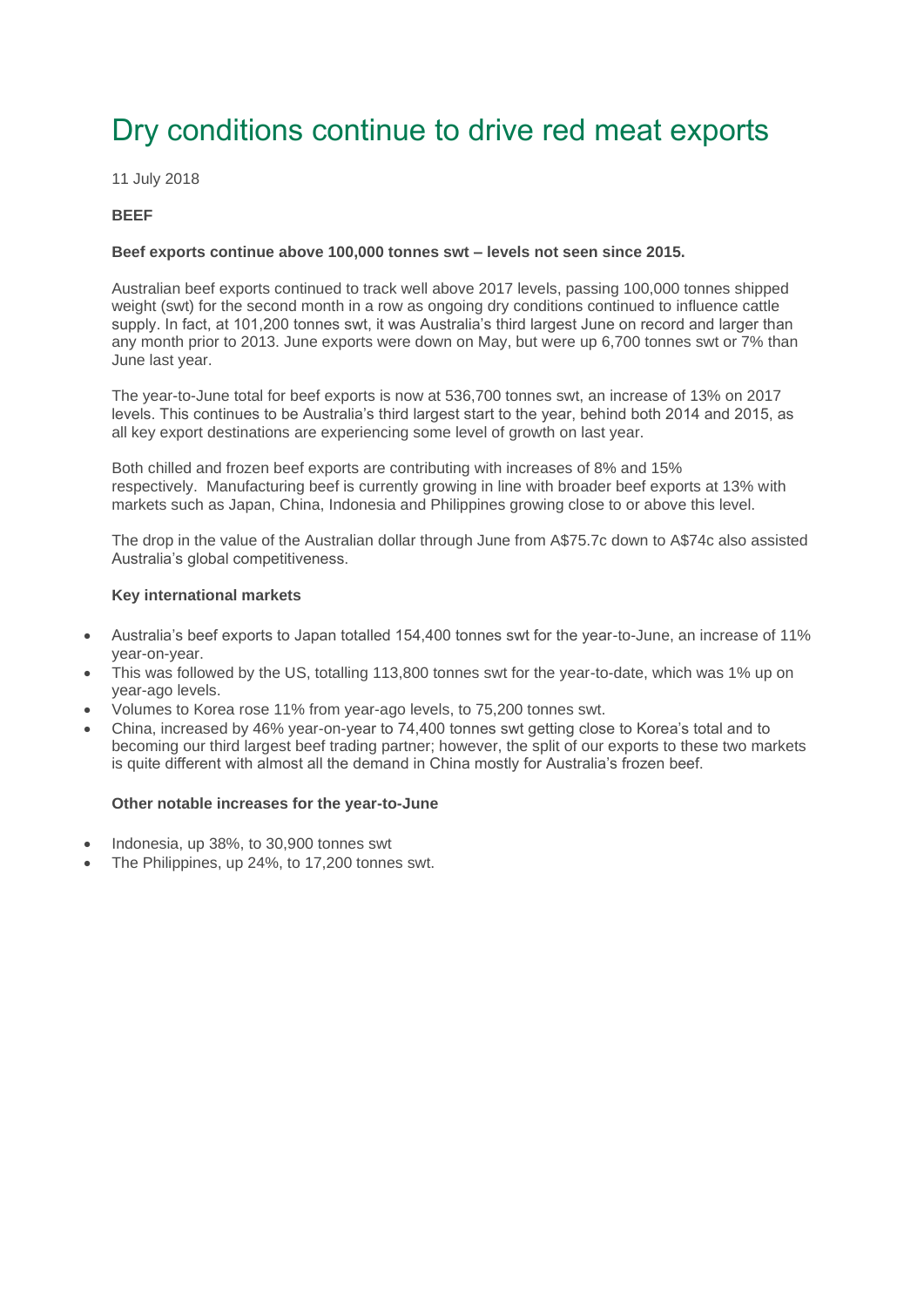

# January to June beef exports by destination

Source: DAWR

#### **SHEEPMEAT**

#### **Sheepmeat exports down from record highs, but still well above year-ago levels.**

Australian sheepmeat exports in June totalled almost 37,600 tonnes shipped weight (swt) – back from May's record month, but 29% up on the same month last year.

It was mutton that saw the larger increase this month, 43% above June 2017 levels to 11,900 tonnes swt. This was broadly expected considering the large increases in slaughter due to dry conditions across many supply areas. Lamb exports were also down on May, but still recorded their second largest month of exports ever reaching 25,700 tonnes swt, 23% up on June last year.

This month brought year-to-date lamb exports to 142,800 tonnes swt, an increase of 15% on 2017 levels. This year-to-June total is the largest ever start to the year and has been driven by growth in all key destinations Middle East, China and the US. Positively for lamb, it's the chilled segment driving this, up 18% with frozen growing 13% in comparison. The Middle East has been the main contributor for the growth in chilled lamb increasing imports from Australia by 35% versus the same time last year with renewed exports to Iran a key area for growth.

Mutton year-to-date exports are 22% up on 2017 levels reaching 78,100 in June. This year-to-June total is the largest since 2014 and has been predominantly driven by China.

There was some scattered rainfall in June, which did see some reductions in supply; however, slaughter levels are still tracking well above last year's levels. For the year-to-June, eastern states lamb slaughter has lifted 8% with mutton even higher at 22%. The lift in supply continues to flow through to increased exports as robust global demand for sheepmeat is sustained.

#### **June year-to-date lamb exports:**

• Middle East, up 29%, to 39,500 tonnes swt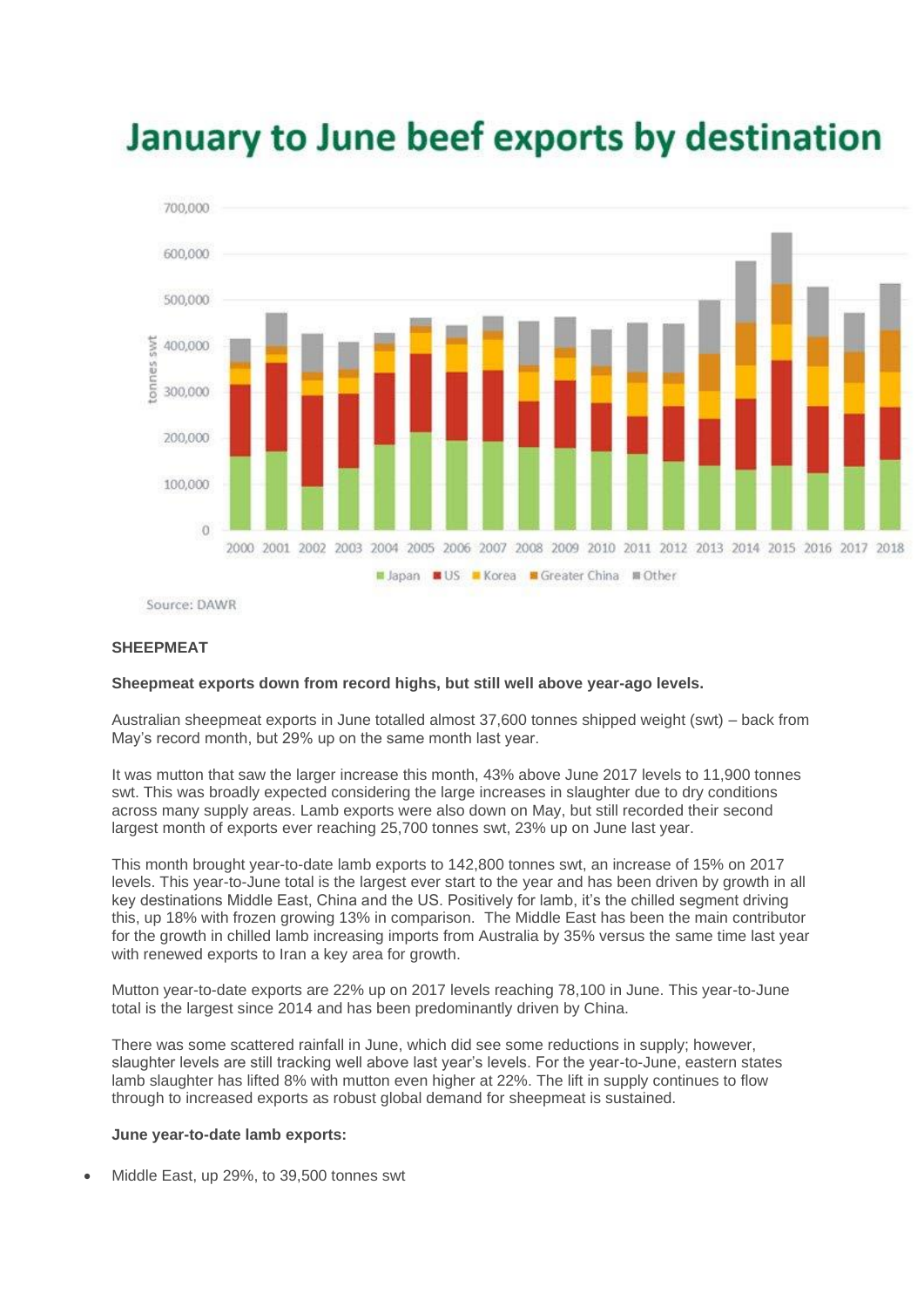- China, up 16%, to 28,800 tonnes swt
- US, up 11%, to 29,300 tonnes swt.

#### **June year-to-date mutton exports:**

- Middle East, down 9%, to 23,000 tonnes swt
- China, up 112%, to 18,200 tonnes swt
- US, flat at 7,900 tonnes swt.

## January to June lamb exports by destination



Source: DAWR